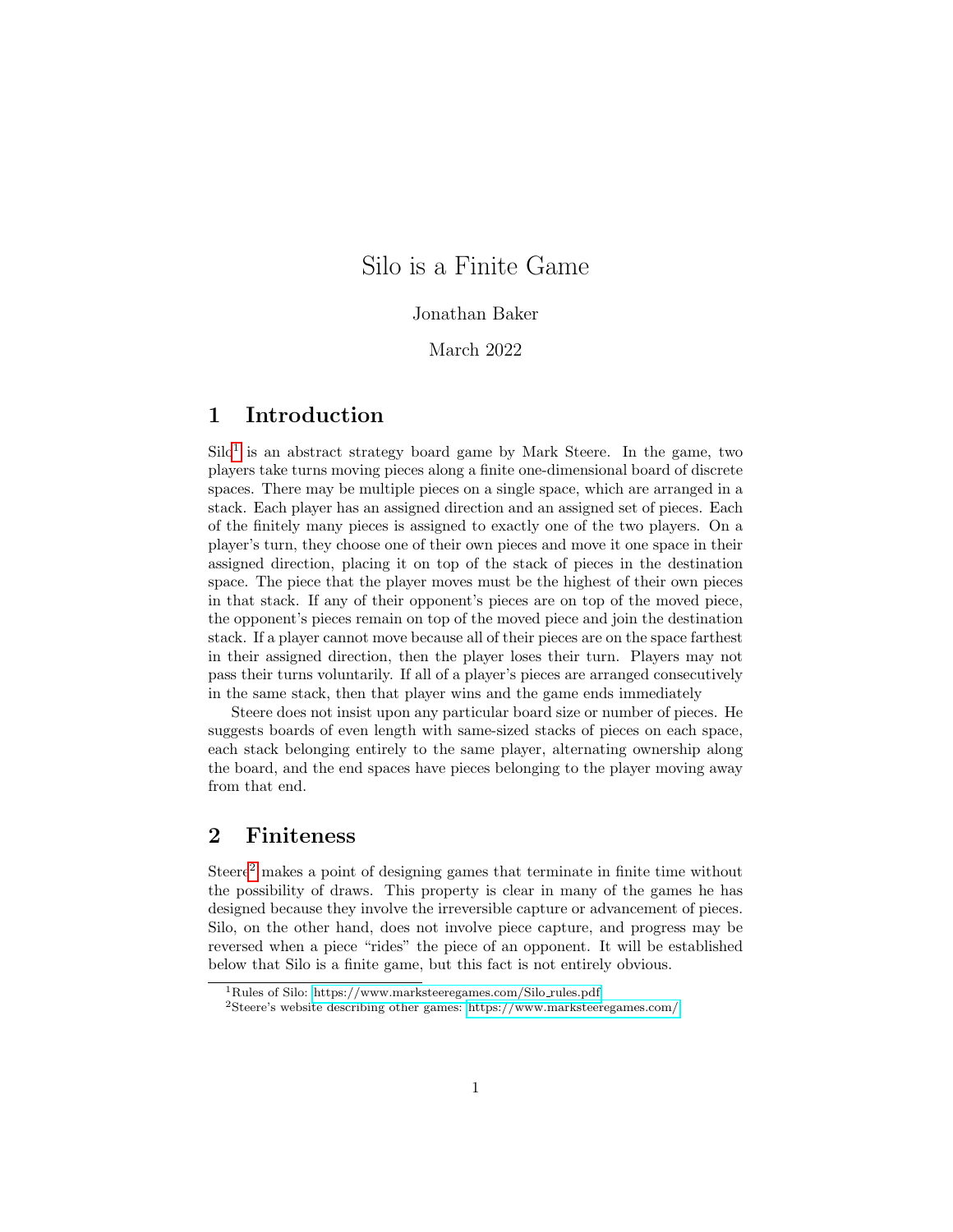#### 2.1 Notation

To prove the main result, it will be useful to define some notation. Say the board directions are left and right and the players have corresponding pieces represented by the symbols − and +. Represent empty space with the symbol o.

In a game with  $m$  total pieces and  $n$  board spaces, represent board positions as  $m \times n$  matrices of these symbols. It will be convenient to index the columns of these matrices from bottom to top, so the bottom row of the state matrix P (representing the pieces or blank spaces in contact with the board) is written as  $[P_{1,1}, P_{1,2}, \ldots, P_{1,n}]$ . For example, a length-4 board with two left-moving pieces topped by a right-moving piece on the third space and one right-moving piece in the leftmost space would be represented as

$$
P = \begin{bmatrix} 0 & 0 & 0 & 0 \\ 0 & 0 & + & 0 \\ 0 & 0 & - & 0 \\ + & 0 & - & 0 \end{bmatrix}.
$$

In this example,  $P_{1,1} = P_{3,3} = +$  and  $P_{1,3} = P_{2,3} = -$  and all other entries are o.

Now define an order on the board states by ordering the symbols

$$
-
$$

and using column-major lexicographical order on the board states: the matrices are ordered by considering the leftmost differing column of the matrices with the bottommost differing entry of that column giving the ordering of the matrices.

More precisely, let P and Q be any two board states. If  $P_{i,j} = Q_{i,j}$  for all  $i = 1, \ldots, m$  and  $j = 1, \ldots, n$ , then  $P = Q$ . Otherwise, let  $j^*$  be the smallest column index where  $P$  and  $Q$  differ. In other words,  $j^*$  is the smallest  $j$  such that, for at least one row i,  $P_{i,j} \neq Q_{i,j}$ . Now, let i<sup>\*</sup> be the smallest row index such that  $P_{i^*,j^*} \neq Q_{i^*,j^*}$ . If  $P_{i^*,j^*} < Q_{i^*,j^*}$ , then  $P < Q$ . Otherwise,  $Q < P$ .

Call  $i^*, j^*$  the "key" for comparing P and Q. For example

> $\sqrt{ }$  $\Big\}$  $\begin{matrix} 0 & 0 & 0 & 0 \end{matrix}$ o o o o  $o - o$  $o + o -$ 1  $\Bigg\}$  $\lt$  $\sqrt{ }$  $\Big\}$ o o o o  $o \quad o \quad + \quad o$  $\begin{array}{cccc} 0 & 0 & - & 0 \end{array}$  $+$  o - o 1  $\Big\}$

because the 1,1 entries (colored red) of these matrices are  $o$  and  $+$ . If the 1,1 entries of two matrices are different, then 1,1 is their key because there can be no entry farther left or down than 1,1. As another example, the key of these matrices is 2,3:

| $\lceil o \rceil$                     | $\overline{O}$ | $\overline{O}$ |                                                                                                              |                                       | $\begin{bmatrix} 0 & 0 & + & 0 \end{bmatrix}$ |                |
|---------------------------------------|----------------|----------------|--------------------------------------------------------------------------------------------------------------|---------------------------------------|-----------------------------------------------|----------------|
| $\begin{vmatrix} 0 & 0 \end{vmatrix}$ | $^{+}$         | $\sigma$       | $\begin{array}{cc} & o & - \\ \begin{vmatrix} 0 & 0 \end{vmatrix} & \end{array}$<br>$\overline{\phantom{a}}$ |                                       |                                               |                |
| $\overline{0}$ $\overline{0}$         | $\frac{1}{2}$  |                |                                                                                                              |                                       |                                               | o              |
| $ 0 \t o$                             |                |                |                                                                                                              | $\begin{vmatrix} 0 & 0 \end{vmatrix}$ | $-$                                           | $\overline{o}$ |

.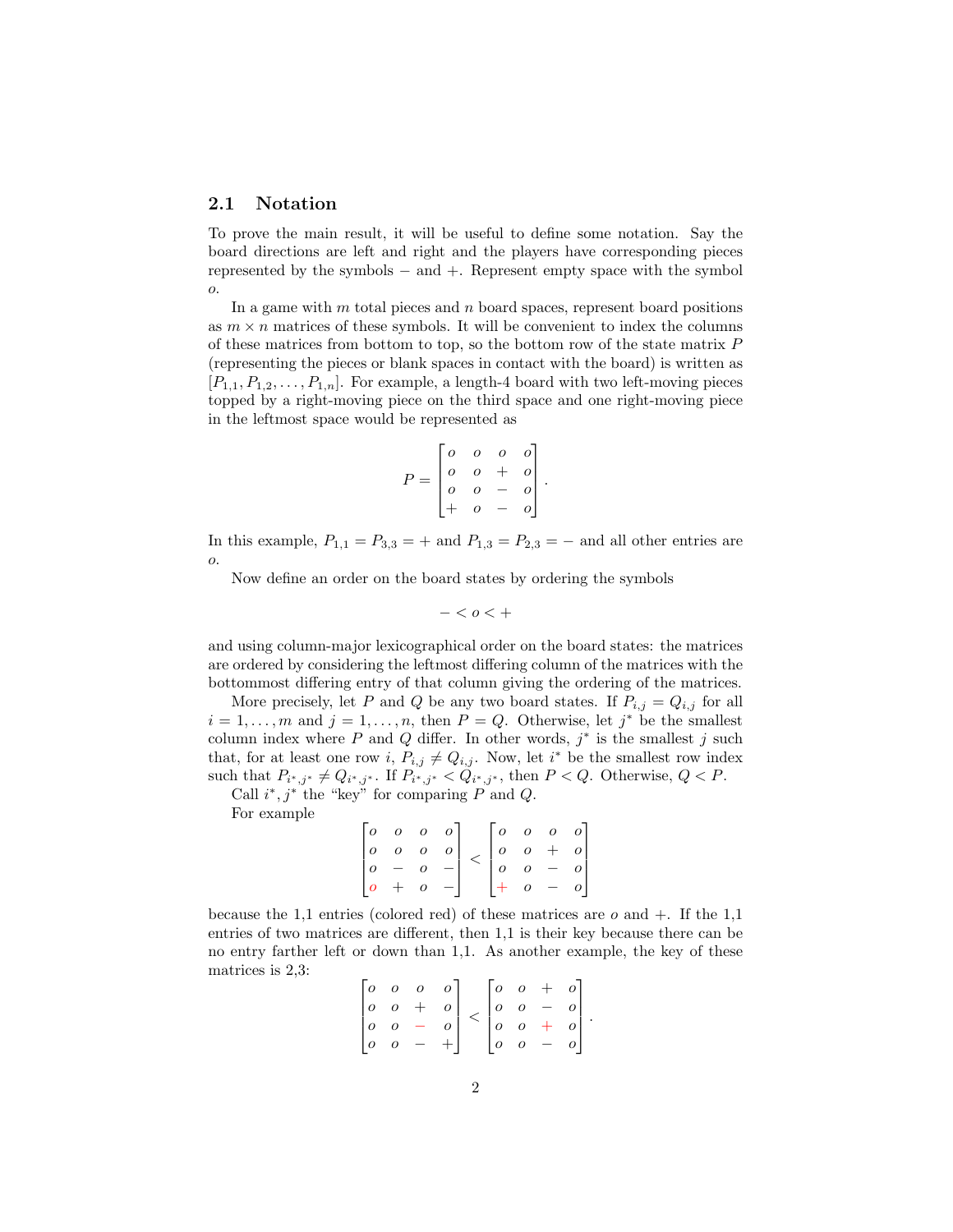### 2.2 Results

<span id="page-2-0"></span>Lemma 1. With the possible exception of the initial state, no reachable game state has a winning position for both players at once.

Proof. A player's move cannot bring into contact any of their opponents pieces that were not already together. Therefore, a single move creates the winning condition for at most one player.  $\Box$ 

<span id="page-2-2"></span>Lemma 2. In every reachable game state, at least one player is able to move a piece.

Proof. Suppose, for contradiction, that neither player can take a turn. Then all pieces are on their most advanced space, and each player has all of their pieces in a single stack. Each player's pieces must be stacked consecutively because their opponent's pieces are on the other end of the board. In other words, it is only possible for both players to have no moves if both players have their pieces in a winning configuration. However, both players cannot reach a winning state simultaneously (Lemma [1\)](#page-2-0), and one of the players must have reached a winning configuration first, at which point the game should have ended, which is a contradiction. Thus, it is not possible for both players to have no moves.  $\Box$ 

<span id="page-2-1"></span>Lemma 3. If a player moves a piece legally and transfers the game state from P to Q, then  $Q < P$ .

Proof. Consider a move of the left-moving player. Say that the player moves a piece from column  $j + 1$  to column  $j < n$ . The only columns of P and Q that differ are columns j and  $j + 1$ , so column j is the leftmost changed column. In the order definition's notation,  $j^* = j$ .

Suppose that the height of the stack in column j of state P was  $i - 1$ , i.e.,  $P_{i-1,j} \neq o$  is not empty and  $P_{i,j} = o$  is empty. The stack of pieces in column j of P remain in place during the move, so  $P_{k,j} = Q_{k,j}$  for  $k < i$ . The leftmoving piece that was moved from column  $j+1$  to column j lands on top of the existing stack in column j and therefore ends in position i, j. Thus,  $Q_{i,j} =$ while  $P_{i,j} = o$ , so entry i is the bottommost entry in the column to change. In the order definition's notation,  $i^* = i$ . Consequently,  $i, j$  is the key for P and Q, and since the  $i, j$  entries of the matrices are respectively  $o$  and  $-$ , we have shown that  $Q < P$ .

The case of the right-moving player is similar, but the key is the position occupied by the player's piece in the first state P. When the player moves their piece to the right, the entry corresponding to this moved piece changes from + to o, decreasing the board state.  $\Box$ 

Here's an example of Lemma [3](#page-2-1) in action. Say that left-moving player moves the piece at 1,3 to transition from  $P$  to  $Q$  given below:

$$
P = \begin{bmatrix} 0 & 0 & 0 & 0 \\ 0 & 0 & 0 & 0 \\ 0 & 0 & + & 0 \\ - & + & - & 0 \end{bmatrix}, \quad Q = \begin{bmatrix} 0 & 0 & 0 & 0 \\ 0 & + & 0 & 0 \\ 0 & - & 0 & 0 \\ - & + & 0 & 0 \end{bmatrix}.
$$